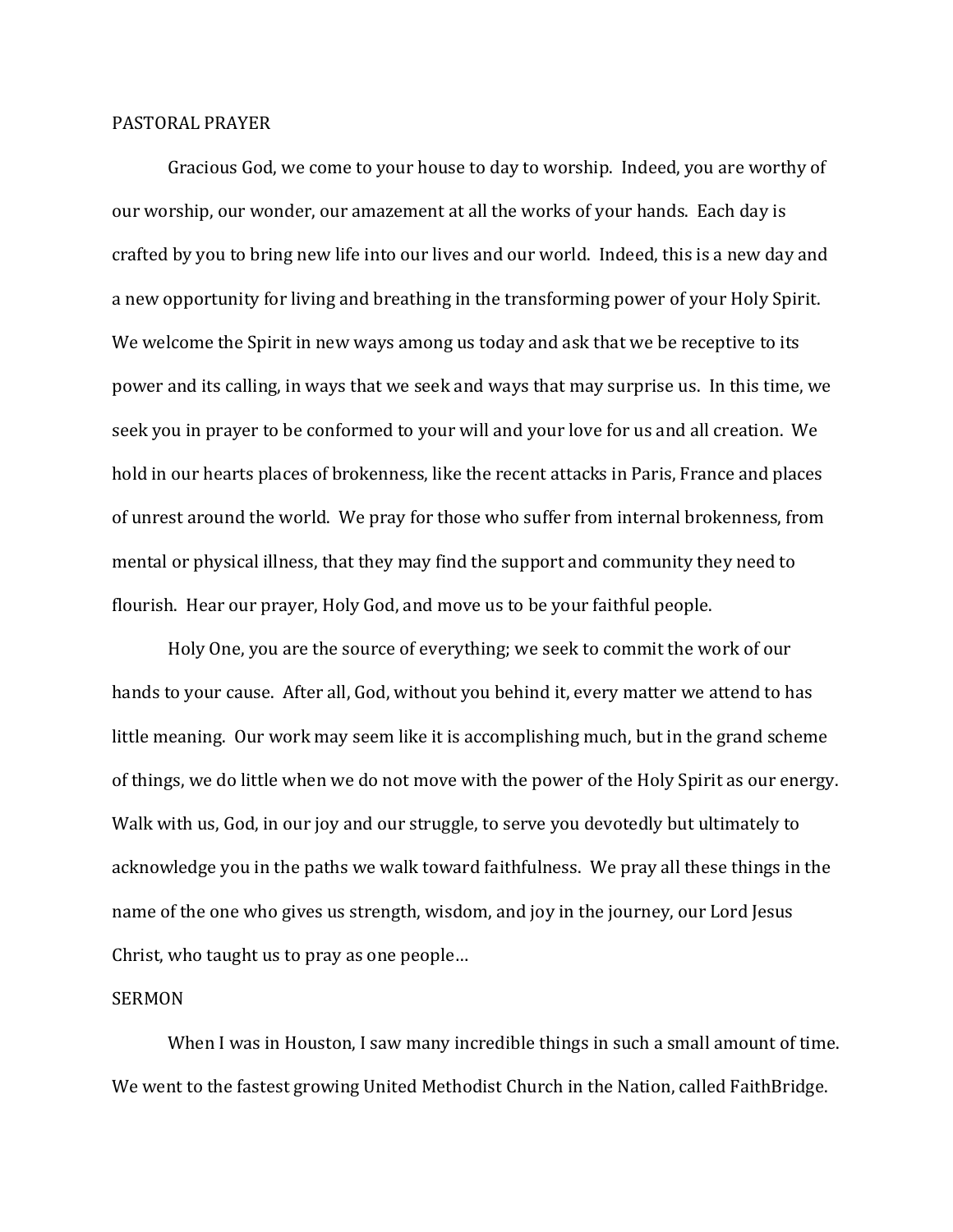It began in a living room 17 years ago as a prayer meeting among friends. Now, it serves thousands every Sunday Morning and beyond. We went to Windsor Village United Methodist, which was a dying congregation in the 1970s before captured by a vision that included taking care of the lowest members of society. They now have fostered a nonprofit organization and continue to grow in taking care of housing, education, and jobs for the most vulnerable of society. We went to a special service called Mercy Street, which ministers to all people but focuses upon the struggling people of society, like recovering addicts. We went to St. John's United Methodist, which took over a dilapidated building and now is a vital congregation that houses incredibly energetic services every Sunday morning. We visited a church called Ecclesia, which seeks to speak a relevant message to the world of today. And that's just scratching the surface. We talked to so many people, so many visionary Christian leaders, that helped blaze the trail for these vibrant ministries to take hold. There were many incredible sights, ministries, and stories that we were able to see and partake in. It just reminds you that God's spirit is constantly moving in ways we expect and ways we may not, and sometime they grow over a long period of time.

All these ministries had one thing in common: they began in small ways. They sought to be relevant to the communities they lived in. They saw what was around them; they saw how they could best minister to the people they worked with and the neighborhoods where they lived. They sought to give glory where glory was due. Indeed, they absolutely bathed their work in prayer. They focused upon the question "What is God calling us to?" beyond any other thought in their mind. When that happened, everything else came into focus. Their visions were clearly implanted in that mentality. At first, I wondered if they just stood back and admired all that they had accomplished. St. Johns in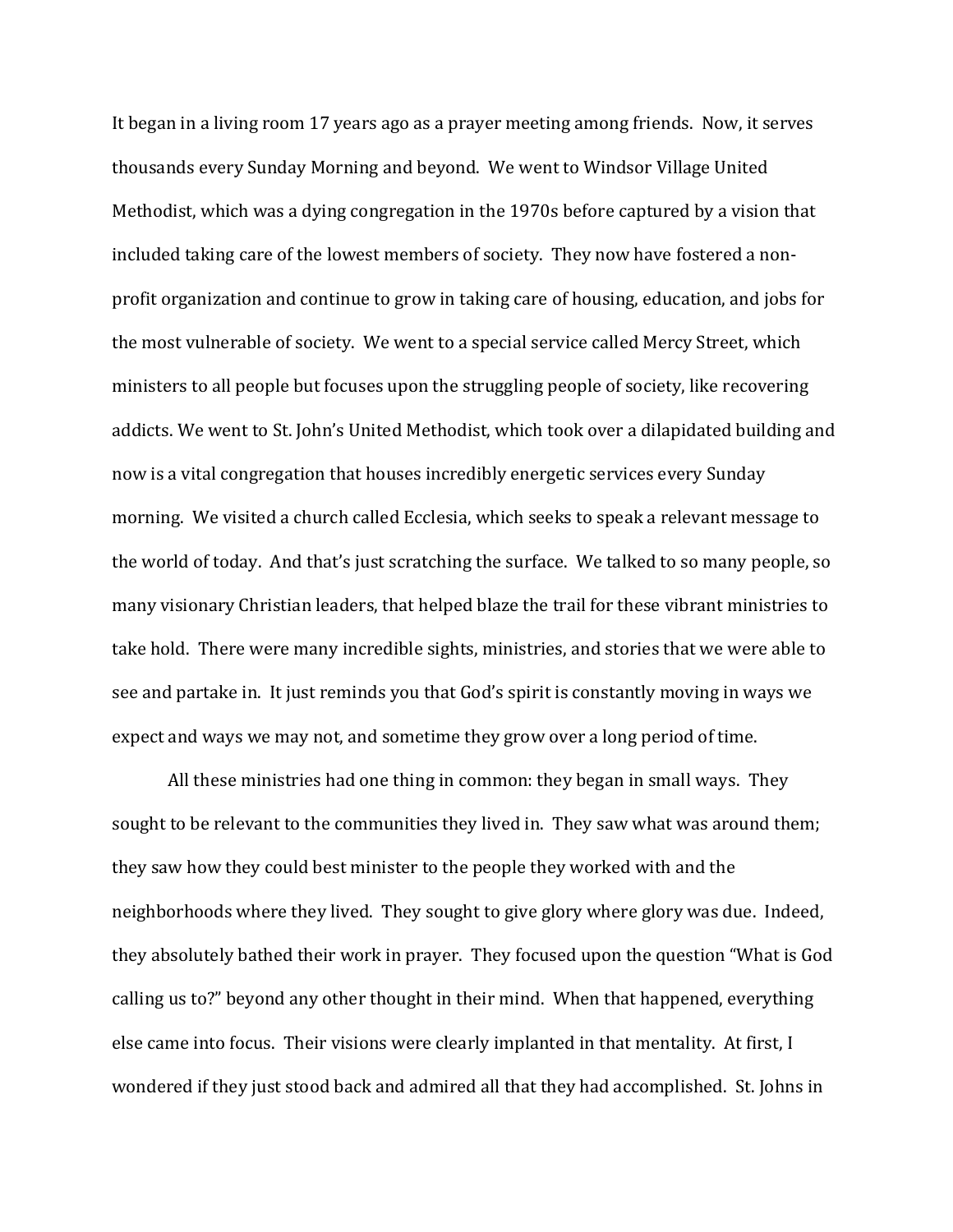Downtown Houston had a preacher that inspired you to live a life of radical gratefulness. I mean, the pastor of FaithBridge had utilized a transformation that went from nothing to incredible in just 17 years. Sure, that's a process, but look at all they'd done! And then, I realized I was asking the wrong question. It's the wrong mentality to look at a church or any other accomplishment and say, "Wow! Look at what I've done!" That's putting the onus on the wrong thing, whether we do it in big or small ways. It's a human tendency in our current day; it's a human tendency throughout the scriptures.

The disciples clearly had a mindset when they were walking the streets of Jerusalem. They beheld one of the greatest wonders of the world in that time, the Temple, and they lauded the wonderful nature of it. They lauded its incredible craftsmanship, it's utter size, it's majesty on the skyline of the ancient city. Then there's Jesus. I just imagine him standing there, totally unimpressed. After all, this was the Word, present at the beginning of creation. He brought the world into being, the entire universe, and here is the Temple. This is not anymore a sign of God's goodness but has been corrupted by the authorities who have collaborated with the Romans. He looks upon it and says plainly, "Do you see these great buildings? Not one stone will be left here upon another; all will be thrown down." He's uninspired by the greatest sight in all of Judaism.

There's a lot of ways to interpret Jesus' message. After that statement, he speaks of his coming again and what the signs will be. He foretells the destruction of the second temple, which fell in the year 70, roughly forty years later. He is, at the same time, trying to tell them that that is not the sign of the end; there is much more to come. But I think one of the main themes behind all of this is making ourselves and our accomplishments the focus in God's world. It's a very real but a very subtle danger in each of these issues.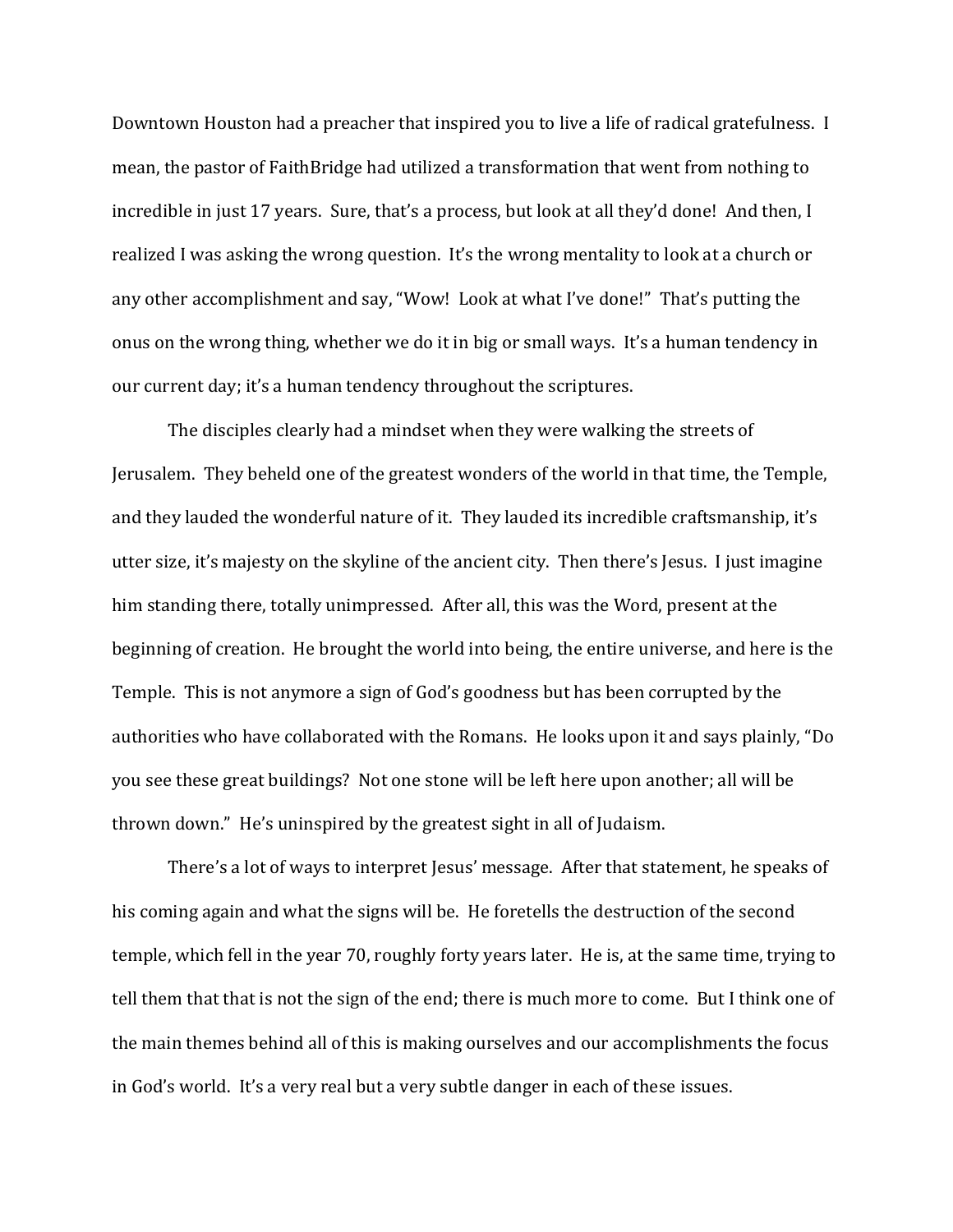Just to warn you, this is one of my biggest bible pet peeves. One problem we discussed in detail during our Bible study on Revelation, is trying to use the Bible as a secret code that will tell us exactly when the return of Jesus Christ will take place. Right in the middle of our study about the dangers of such things, there came yet another special prediction about when the world would end. The group eBible Fellowship told us that Jesus Christ would return to judge us all on October 7, 2015. Take a look at your watches, and take a look around. It is November 15<sup>th</sup>, and we are still here. As you know, the date came and went without incident, despite their warning that there was, "a strong likelihood this would happen." Well, it didn't, and those people who based their entire faith on their own understanding of scripture came to a huge disappointment.

Friends, the Return of Jesus Christ will come in its own time, but it's human pride and ambition that tries to figure out exactly when and how God will work. If there's one thing the bible teaches, it is that God shows up when God darn well feels it's right. So, let's not wrap ourselves in predictions and codes that give us dates. Is that not putting ourselves in God's shoes? They're just a little too big for us, aren't they? It's a fallacy that happens time and time again. "Look! This is foretold in Revelation!" or "Look! This is foretold in Daniel!" You might see things that correlate, but when it's about figuring out the code more than it is living each day how we might best glorify God, things get off track. I'll repeat probably the most important scripture on the matter, just so we're all on the same page. It comes from Matthew 24:36: "But about that day and hour no one knows, neither the angels of heaven, nor the Son, but only the Father." And again in 1 Thessalonians 5:2: "For you yourselves know very well that they day of the Lord will come like a thief in the night." That sounds specifically unspecific to me. Just look throughout history, and you'll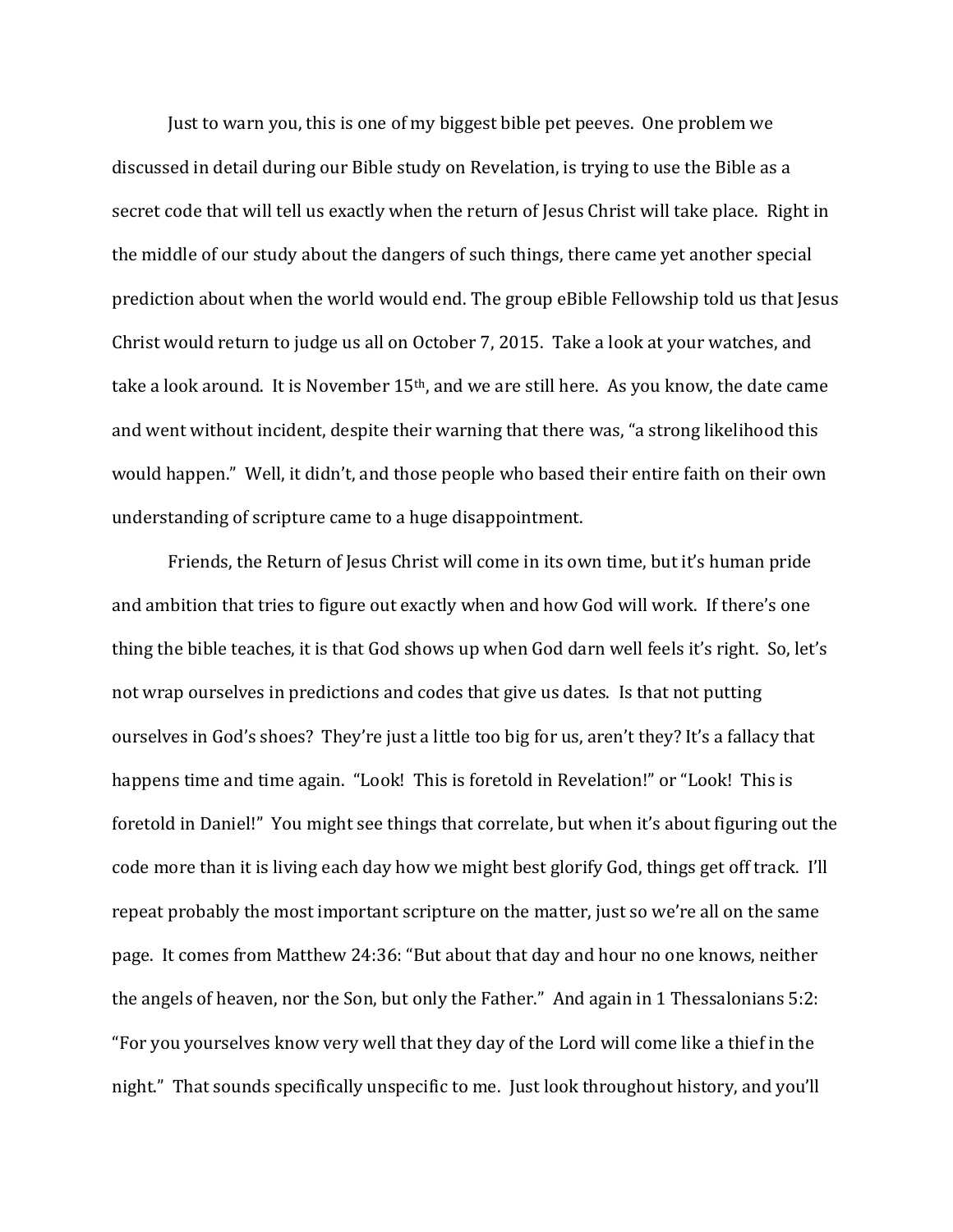see hundreds of times people said "I have the right answer!" and it all came to nothing. The sun rose, the sun set, just as it does every day under God's watch. In a very subtle way, they used the bible to make it all about them, not God, and that's a danger we all must face.

Jesus' warning is clear: "This is the beginning of the birth pangs." Just the beginning. I know there are a lot of mothers here, and they could tell you a thing or two about giving birth. It's not easy, right? It's easy for me as a man to say, right? I'm not the best authority, but I've heard the stories. Ask anyone who has given birth, and they'll give you the same message. When one's water breaks, the baby doesn't come out immediately, right?. I know my family's story. My sister took 72 hours of labor. I was good and only took about 12. When one starts contractions, that doesn't mean all done in five minutes. It takes time. It takes effort. It's a lot of pain, but it's all worth it. When the birth comes to completion, it's beautiful new life, both for the child and for God's plan.

But it's not just about how we read and understand scripture. We put God in second place in big and small ways, and the story that takes it all in is the Tower of Babel in Genesis 11. Young humanity gets so prideful, they say "we will make ourselves like God!" They want to ascend to heaven and show everyone how good they are. So, they build a building, the biggest in that time of history, to ascend to the heavens. Well, God says they need a little lesson in humility, so God confuses them and sends them on their many ways. Pride, as they say, goeth before a fall. There is a modern retelling of the tower of Babel. It's called Jurassic Park. Remember that movie? In it, scientists realize that they can resurrect ancient dinosaurs using a mix of DNA, so they utilize modern science to bring them back in an amusement park setting. No matter what safeguards they had, no matter what they did to contain these creations, they broke loose, leaving a lot of residual damage in their way.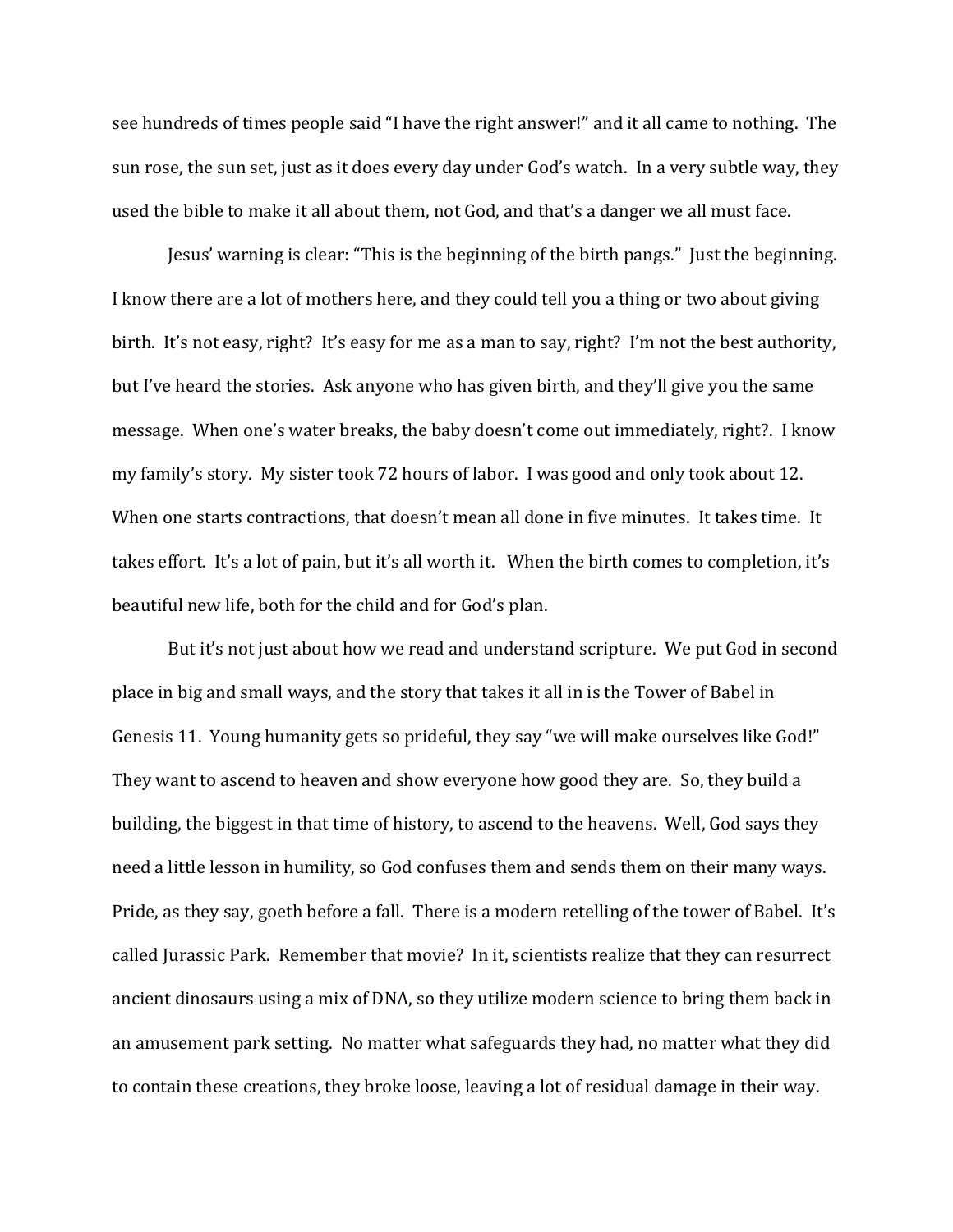"Life finds a way" is the repeated rationale, and it's true. Human pride cannot contain what God has made to flourish. When humans put themselves in the place of God, bad things are bound to happen.

When you look at this story from Mark, the point in that is not the building but the emotion behind it. "Look at all we can do!" It's putting ourselves in the place of God in big and small ways. Whether it is in one way Jesus speaks, of the day of the Lord, we get too big for our britches in trying to figure out how God will work when God's gonna do what God's gonna do. It's like saying God's a Packers fan when it's all too clear that's not the case. But more seriously, it's too much in thinking all about what we can do that we forget to think about what we should do. In those churches I saw, the first question was not "how can we make our church grow?" but "how can we best glorify God in all that we do?" and "How can we make disciples for Jesus Christ?" After all, there's a difference between church growing and discipleship. When you make disciples, you get the church. When you grow the church, you don't necessarily get disciples.

On the other hand, look at what happened in Paris Friday evening. That's the other side of the coin. Those who committed such atrocities chalk it up to giving praise and glory to God, when no religion, and I mean no religion, validates violence and killing for God's glory, but religion is often used as the rationale to validate violence. Let's weep that God's name is used in ways that demean God's creation. That's more about humanity, and, once again, let's put credit where credit is due. God empowers us to live lovingly and fully for the benefit of God's creation. Selfish brokenness and sin allows us to impose our desires for violence and destruction on scripture. It can be as big and horrible as the attacks in Paris; it can be as small as a negative word or look to a neighbor.